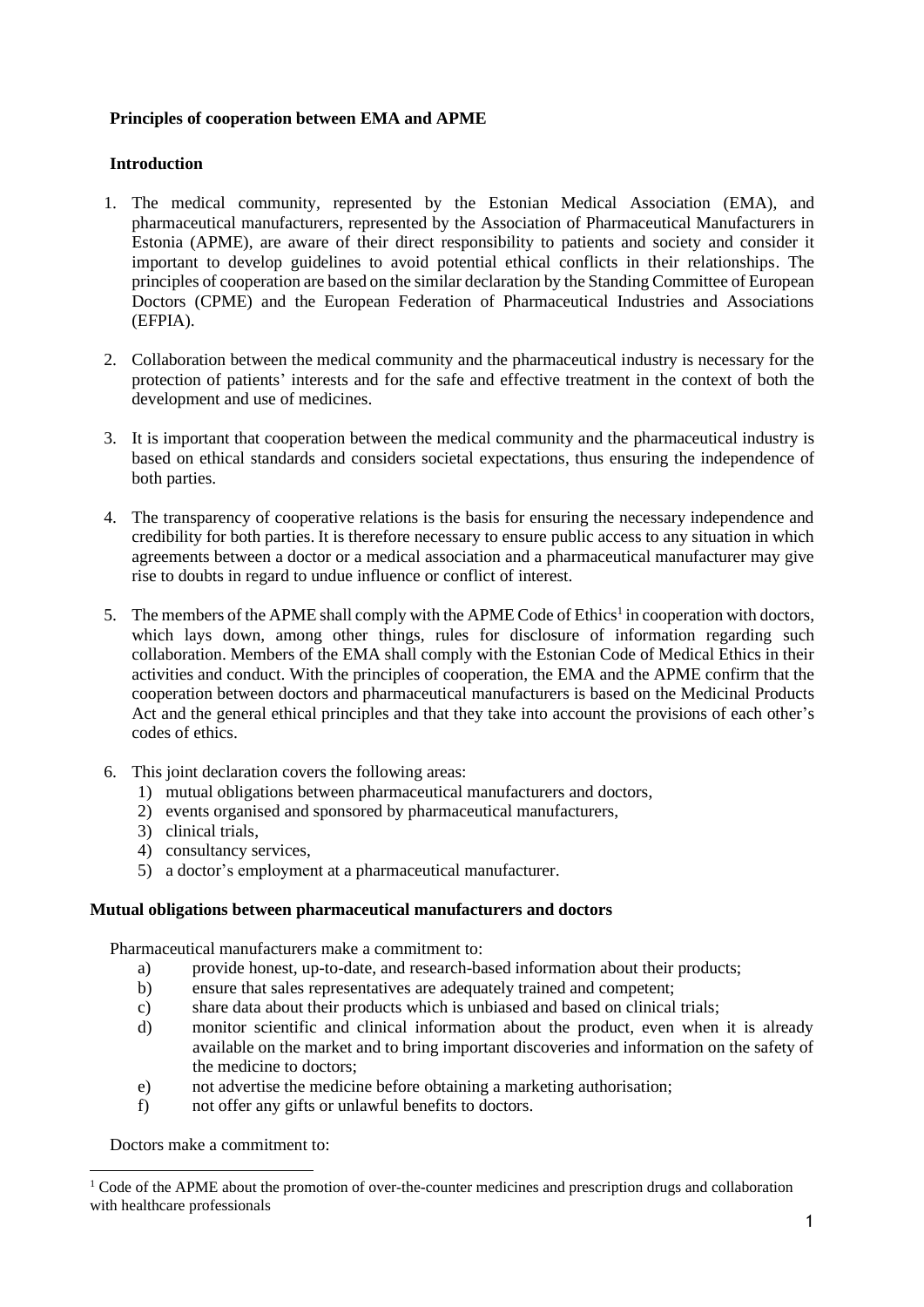- a) inform the pharmaceutical company prior to cooperating with them of any potential conflicts of interest, including the fact that the doctor is performing any public duties at the same time;
- b) cooperate with pharmaceutical manufacturers in reporting adverse drug reactions in accordance with applicable requirements;
- c) not demand or accept gifts or unlawful benefits from pharmaceutical manufacturers.

#### **Events organised and sponsored by pharmaceutical manufacturers**

- 7. Pharmaceutical manufacturers may organise or support events for doctors. In organising or sponsoring an event, pharmaceutical manufacturers follow the rules set forth in the APME Code of Ethics.
- 8. Events must be of an educational or scientific nature and the information provided must rely on research-based data.
- 9. The event to be organised or sponsored must take place in a suitable venue that supports the main purpose of the event. A venue is not appropriate if it is extravagant  $-i.e.$  if the venue itself, by its very nature, can be an incentive to attend the event.
- 10. Event-related hospitality must be limited to travel, catering, accommodation, and registration fees. The provision or sponsorship of entertainment (e.g., sporting, cultural, and recreational activities), either individually or as part of any event, is not permitted.
- 11. Hospitality associated with the event must not extend to anyone other than the doctor invited to the event.
- 12. The above principles also apply to events organised outside of Estonia.

#### **Clinical trials**

- 13. The availability of specific knowledge and experience is a prerequisite for conducting clinical trials, therefore, the medical community and pharmaceutical manufacturers collaborate. The aim of the cooperation is to improve the environment of clinical trials in Estonia and to promote cooperation with international partners.
- 14. The preferred areas of co-operation are the training of doctors and other health care professionals all over Estonia, but also the expansion of research-based thinking in society. Clinical trials are conducted in collaboration to develop products, medicines, and services used in the medical area. Collaborative research and development work also promotes effective and safe treatment in different patient populations.
- 15. The introduction of new technology used in the clinical trials of pharmaceutical manufacturers helps to increase the motivation and experience of the Estonian medical community to also conduct academic research and scientific projects. As a result, Estonia's international capabilities and attractiveness will improve, both in clinical trials and academic research.
- 16. Clinical trials are conducted in accordance with good clinical practice of clinical trials, good scientific practice, and ethical principles.

### **Consulting service for pharmaceutical manufacturers**

17. Pharmaceutical manufacturers and doctors may cooperate in the provision of consulting or other services by a doctor as an expert of the field to a pharmaceutical manufacturer. In carrying out this